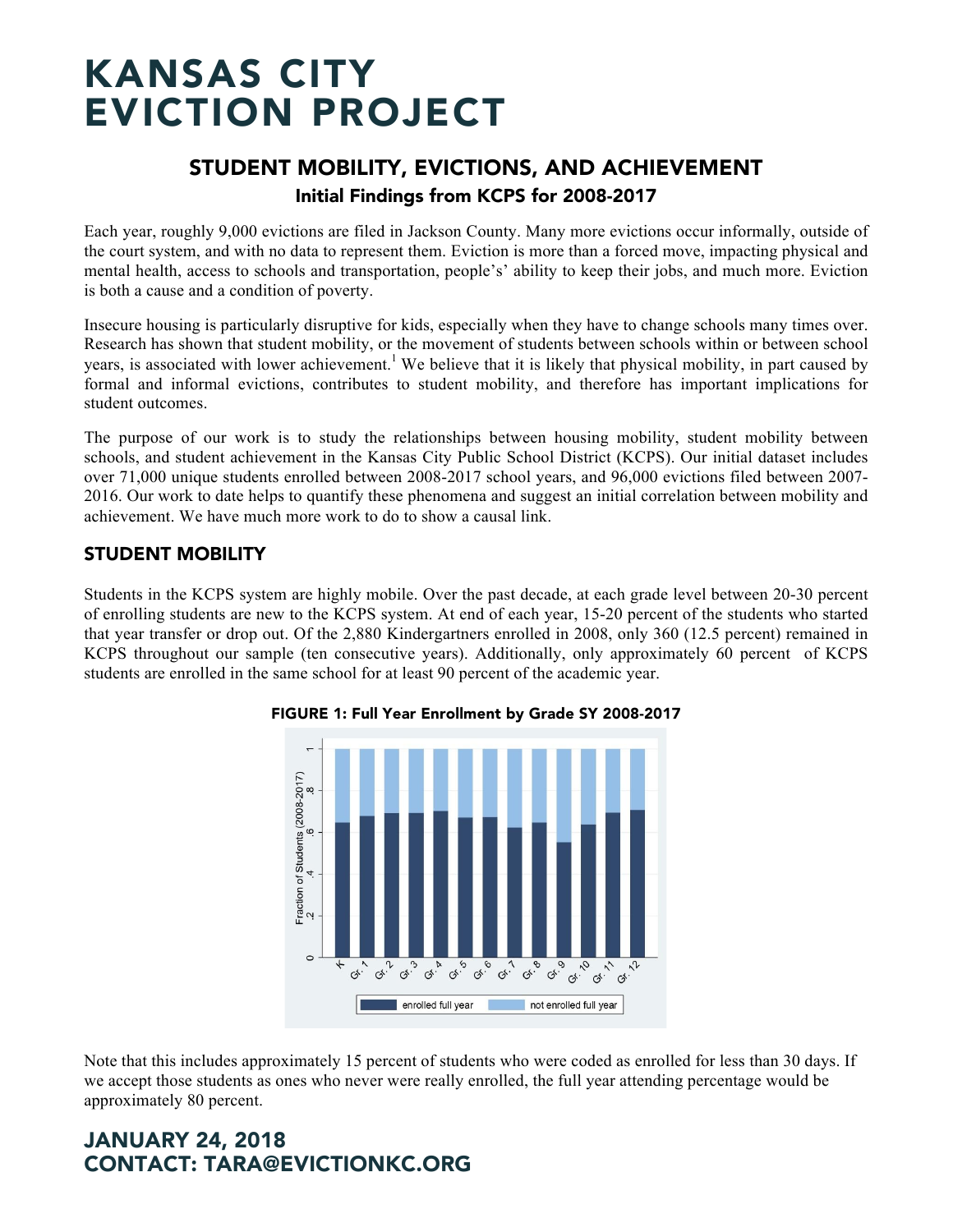### STUDENT HOUSING MOVES

Using address data from KCPS from 2008-2012, we find that 40 percent of those students who were enrolled for four or five of those years have at least two unique addresses, likely reflecting a move. Additionally, approximately 10 percent of the students move at least twice in a four or five year span:



#### FIGURE 2: Number of Moves, Based on Years in Sample

Note that this may understate the true mobility of students who enroll at KCPS because we don't observe moves for those who transfer or drop out.

## EVICTIONS OF STUDENTS ENROLLED IN KCPS

To study how evictions contribute to mobility, we take the student address data from 2008-2012 and attempt to identify students whose family faced an eviction proceeding. We only count evictions where we can confirm that the (a) student was enrolled in KCPS in the year of the eviction; (b) the evicted tenant's last name matches the student's or their parent's or guardian's; and (c) the address in the KCPS data and the eviction record match.

Figure 3 shows that between 2008-2012, 300-500 students in KCPS faced an eviction at their stated address:



#### FIGURE 3: Evictions Filed and Ordered by Year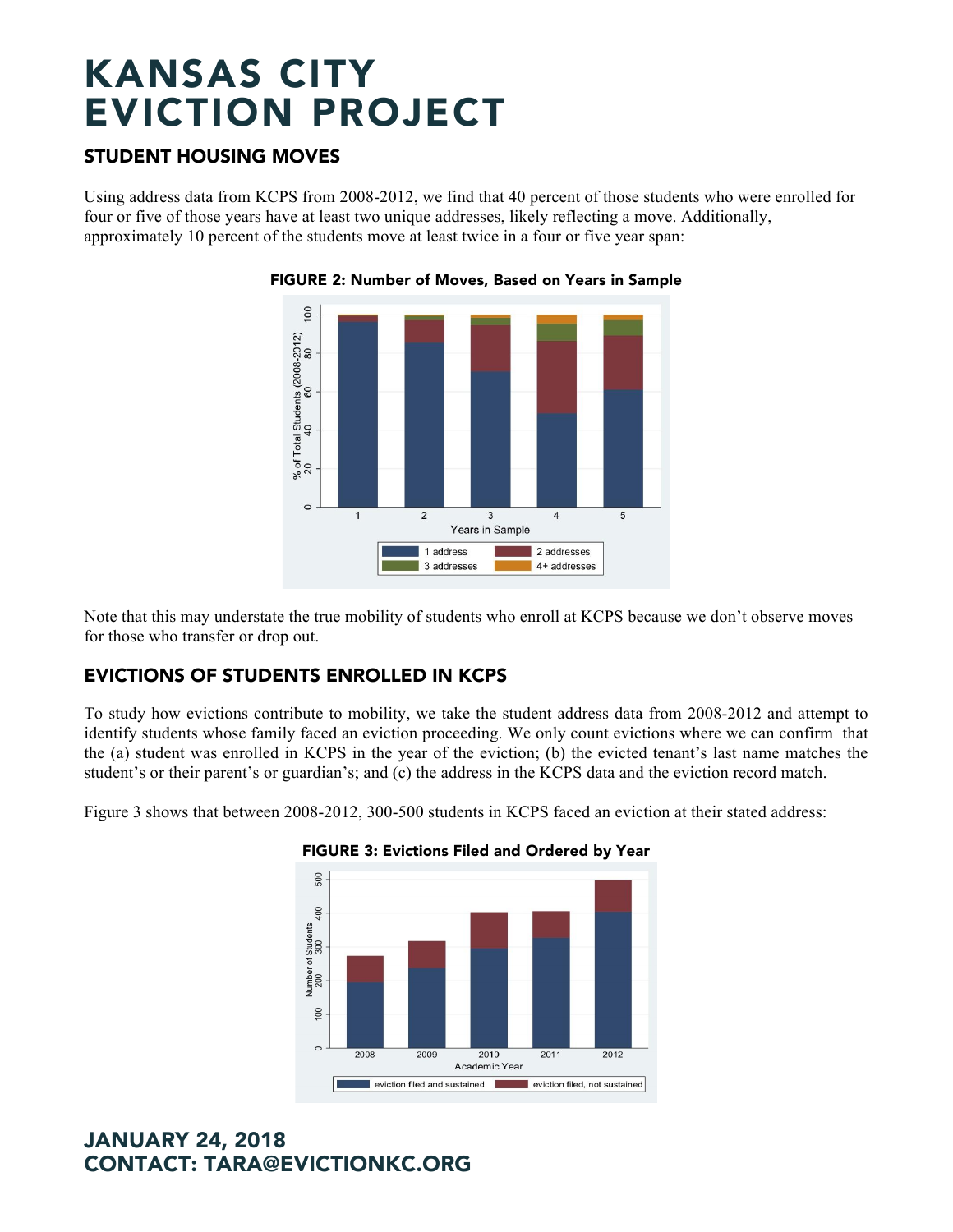That equates to approximately 4 percent of the enrolled students in KCPS each year and is only the formal evictions we can match on the three criteria. Thus we believe our eviction total is conservative. 84 percent of the students facing eviction are Black as opposed to only 60 percent of the students who were never evicted in the sample. Additionally, 80 percent of the evicted students were on free or reduced lunch compared with approximately 65 percent of the non-evicted students.

### MOBILITY, EVICTIONS AND ACHIEVEMENT

Finally, we take an initial look at the relationship between mobility, evictions and achievement at the school level using MAPS test results for 3rd and 8th grade. The figures below use average MAPs score (between 1 - "below basic" and 4 - "advanced") for each school between 2008-2017 as the y-axis. The figures show a strong positive correlation between the percentage of students who are enrolled for a full year in a school and MAPS scores, and a negative correlation between the fraction of students facing an eviction and MAPs scores.



FIGURE 4: Correlation Between Grade 3 Test Scores and Full-Year Enrollment

FIGURE 5: Correlation Between Grade 3 Test Scores and Evictions



While the correlations are in the directions we would expect, we caution against a causal interpretation for now. In other words, we cannot yet say for sure whether low levels of full-year enrollment *cause* low standardized test scores. For example, it is plausible that low levels of full-year enrollment and high student mobility is correlated with other variables: low average income, worse instruction, lower per-pupil expenditure, etc. In reality, it is likely that several factors are at play. Our goal is to isolate the impact of mobility and evictions by either (a) controlling for correlated factors, or even better, (b) exploiting quasi-random variation in student mobility and/or evictions.